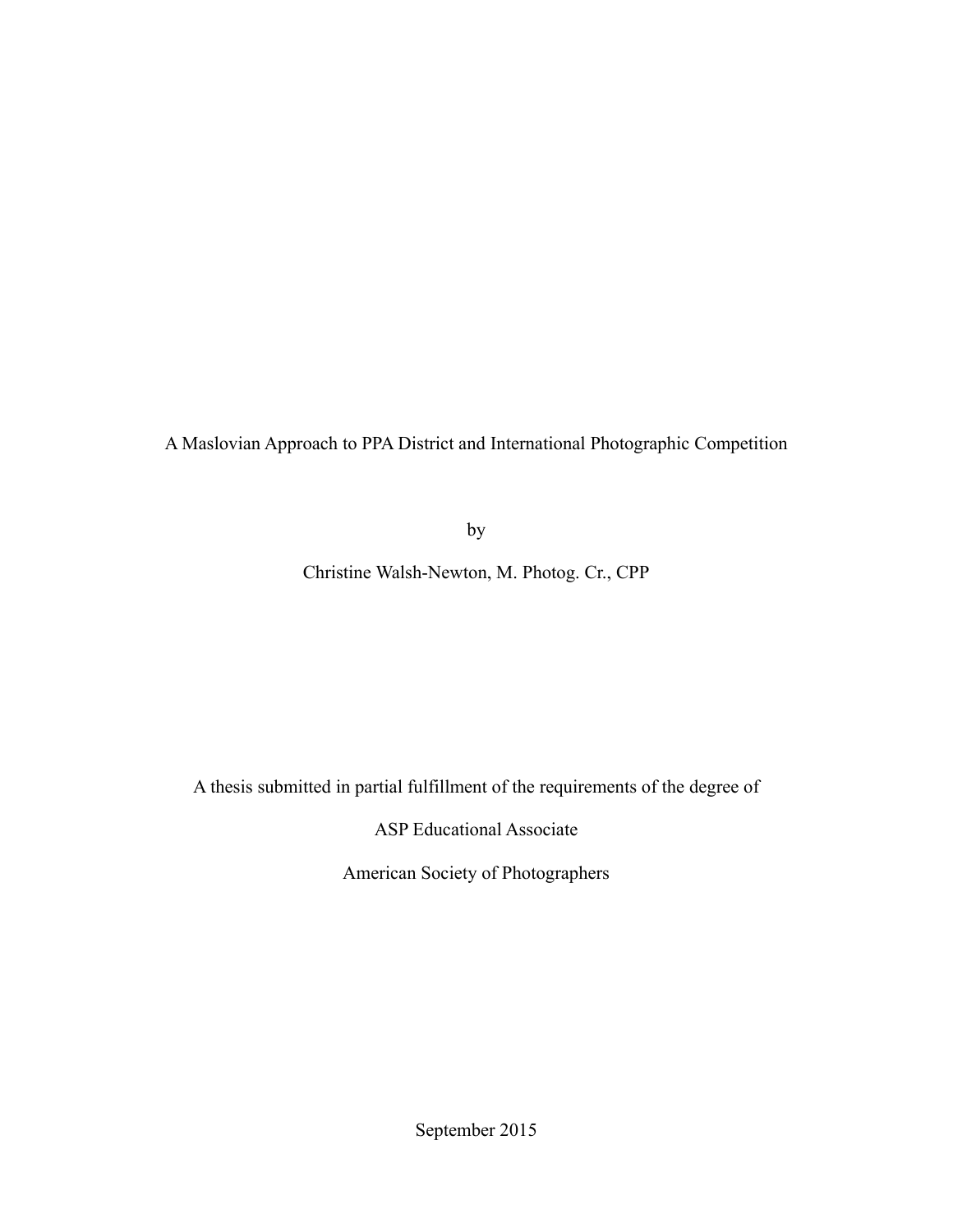A Maslovian Approach to PPA District and International Photographic Competition

*"A musician must make music, an artist must paint, a poet must write, if he is to be ultimately at peace with himself. What a man can be, he must be"*

*-Abraham Maslow*

Be More.

Simply, a motivational advertising campaign used by the Professional Photographers of America (PPA) since late 2013 (Romaguera Sr. 135) but more complexly, a challenge to members to strive for self-actualization.

Since 2010, this author has participated in PPA photographic competition on both the district and international levels. Over the course of this involvement, a number of behaviors towards and approaches to it have been observed, leading to research and exploration into the reason(s) why photographic competition is appealing to PPA members in such a broad manner.

Although the reasons for participating in photographic competition are as numerous as the competitors, themselves. The PPA offers a first reason as "Be More (ppa.com)." This author believes that the "Be More" campaign closely mimics Abraham Maslow's concept of self-actualization, suggesting that photographic competition is a benefit that meets the needs of its members through close parallels to the five stages of Maslow's Hierarchy of Needs.

To achieve this goal, I have organized my paper into five main sections. In the first section, I will discuss the literature review of the needs of the individual as described by Maslow's theory and how those needs may be met through participation in associations and organizations. In the second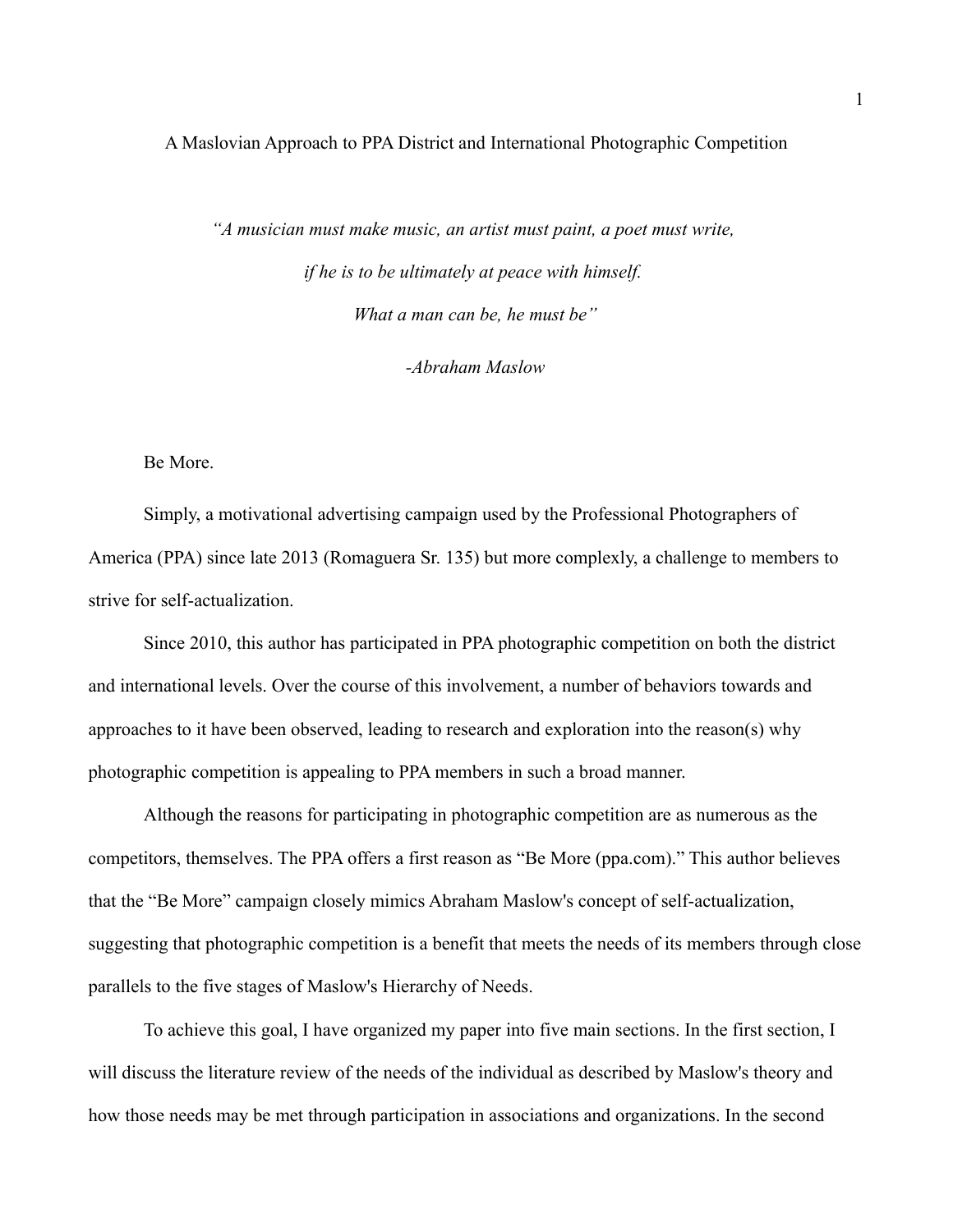section, I will provide an overview of PPA photographic competition. In the third section, I will review the extrinsic motivating factors of photographic competition and in the fourth section I will discuss the literature review of some common intrinsic motivating factors given by competitors for their participation in PPA Photographic Competition. I end the the thesis with a fifth section that identifies the parallels between the needs of the individual according to Maslow, as identified in the first section and the extrinsic and intrinsic motivators of PPA Photographic Competition identified in the third and fourth sections.

THE NEEDS OF THE INDIVIDUAL

The needs of the individual are most often assessed through one of four major motivation theories; Maslow's Hierarchy of Needs, Herzberg's Motivation/Hygiene Theory, McGregor's XY Theories and McClelland's Need for Achievement Theory. For the purpose of this thesis, only Maslow's theory will be discussed as it is the only theory that identifies self-actualization as one of it's components. *Maslow's Hierarchy of Needs.* Instead of focusing on psychopathology and what goes wrong with people, Maslow (1943) formulated a more positive account of human behavior which focused on what goes right. He was interested in human potential, and how we fulfill that potential.

The Maslow's Hierarchy of Needs is a five-stage model of structure and terminology, although Maslow did not incorporate the pyramid diagram itself, that is the common form of representation (see figure 1). There were later versions of the theory proposed by other people after Maslow's death in 1970, but for the purpose of this thesis, the original five-stage model will be used.

Maslow's model was based on five needs, the first four of which are deficit needs. Their lack is felt, and once the need is met, it is no longer motivating. These needs are not necessarily in tight order and may overlap. Higher needs emerge only once the lower needs have been partially satisfied (Maslow 1943, 375).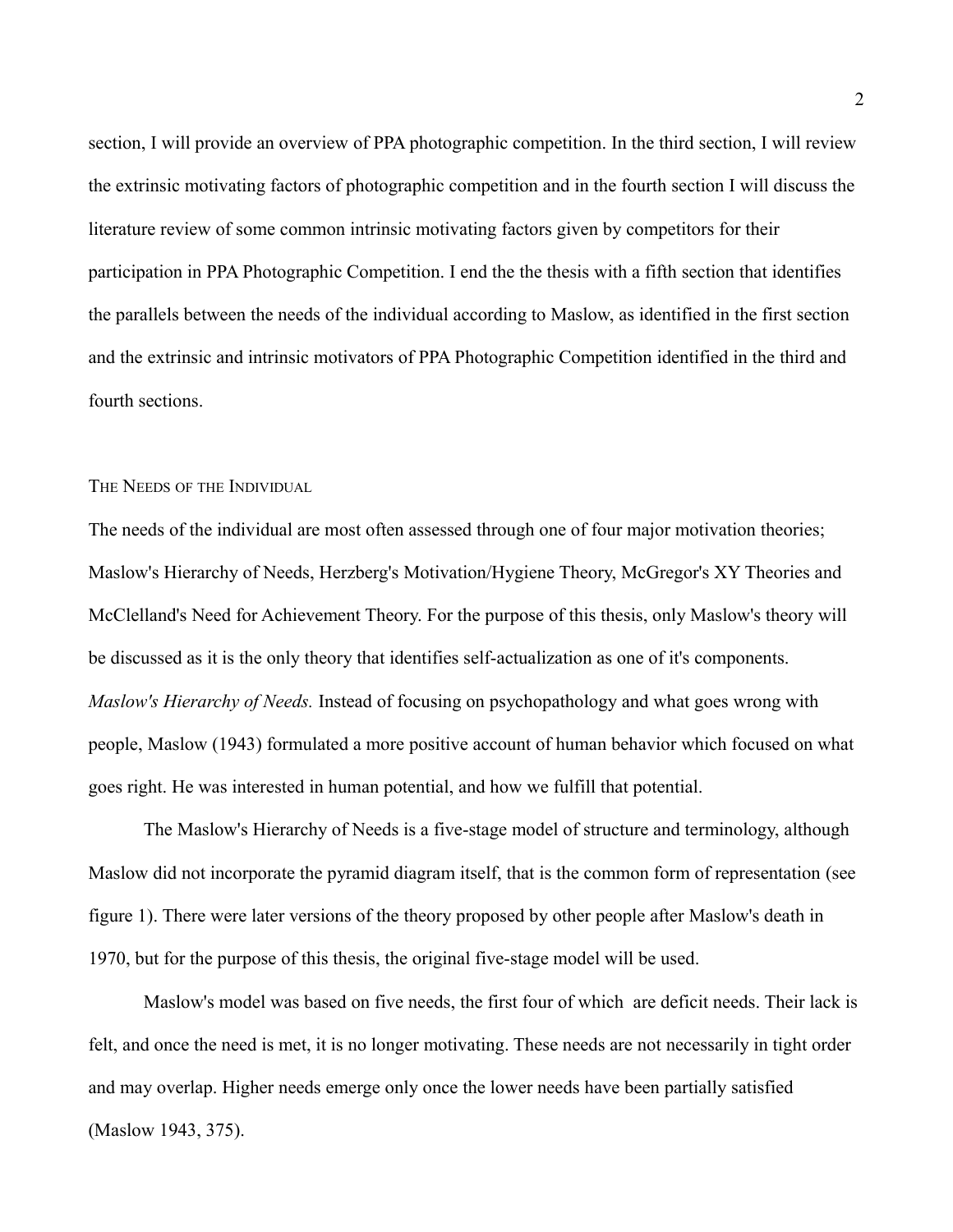

Figure 1: Maslow's Hierarchy of Needs

The five levels of Maslow's Hierarchy of needs are sometimes subdivided into "low-level needs" (physiological and safety) and "higher-level needs" (love and belonging, esteem and selfactualization).

**Physiological needs**. Physiological needs are the basic needs required by humans in order to sustain life. These needs encompass food, water, air, sleep and other needs integral to survival. **Safety needs.** Safety needs are the needs necessary for an individual to feel secure and comfortable within any given environment (Young). Some safety needs may be a preference for a job with tenure and security, the desire for a savings account or the ability to procure benefits like medical, dental and disability insurance (Schafritz 2011:174).

**Love and belonging needs.** Once a healthy individual feels secure in any given workplace they must try to be a part of the workplace culture and earn their acceptance and gain acknowledgment of their peers that they are now officially part of the workplace society (Young).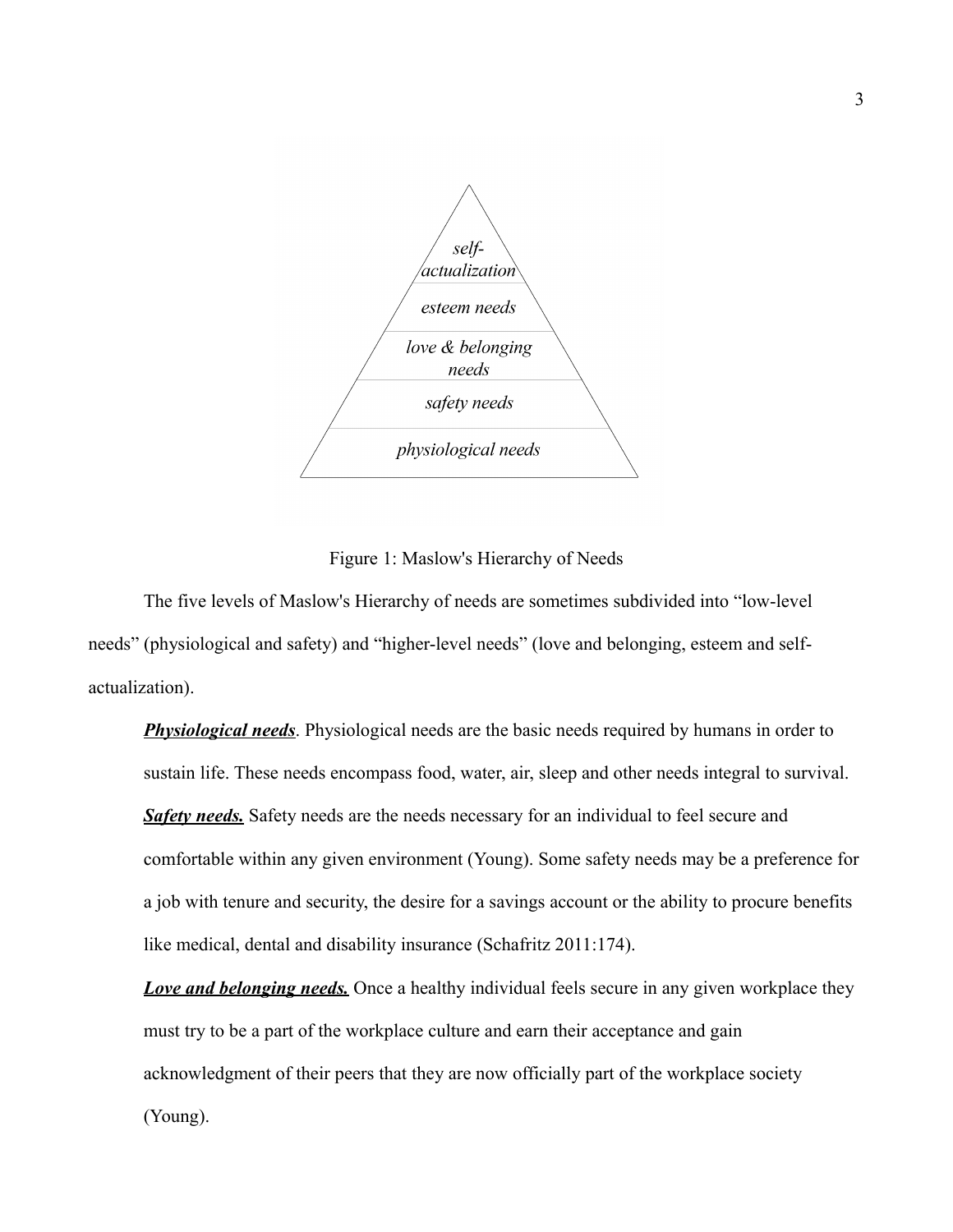*Esteem needs.* Esteem needs can be internal (self respect, an increase in self-confidence, learning new skills) or external (recognition, attention, admiration from others, esteem from colleagues and clients) (Young).

Esteem needs also include a desire for strength through achievement, confidence, adequacy and independence and a desire for reputation through prestige, recognition, attention and appreciation (Rexhaj).

*Self-actualization needs.* According to Maslow, self-actualization is the "being" need. It is never fully satisfied and drives us to real innovation and satisfaction. He stated that human motivation is based on people seeking fulfillment and change through personal growth (Maslow 1943, 1954). Self-actualized people are those who were fulfilled and doing all they were capable of. The peak of the hierarchy can never be satisfied and the ultimate motivation for each and every individual is to try and strive for self-improvement (Young). Self-actualization merely involves achieving ones potential.

It is necessary to note that self-actualization includes the process of more knowledge, creativity and self-expression, which are intrinsic rewards in nature; thereby of questionable relevance to those that are driven by extrinsic reward (Young).

In an overall review of Maslow's theory, it is the basic belief that the most powerful unsatisfied need provides the most motivation. Sometimes the needs are not fulfilled in chronological order and basic needs may not need to be satisfied in order to acknowledge higher needs. For example, in the "starving artist" scenario, one will forego basic needs in order to strive for recognition.

Those in pursuit of self-actualization may exhibit "meta-motivation," a term coined by Maslow to describe the motivation of people who go beyond the scope of the basic needs and strive for constant betterment.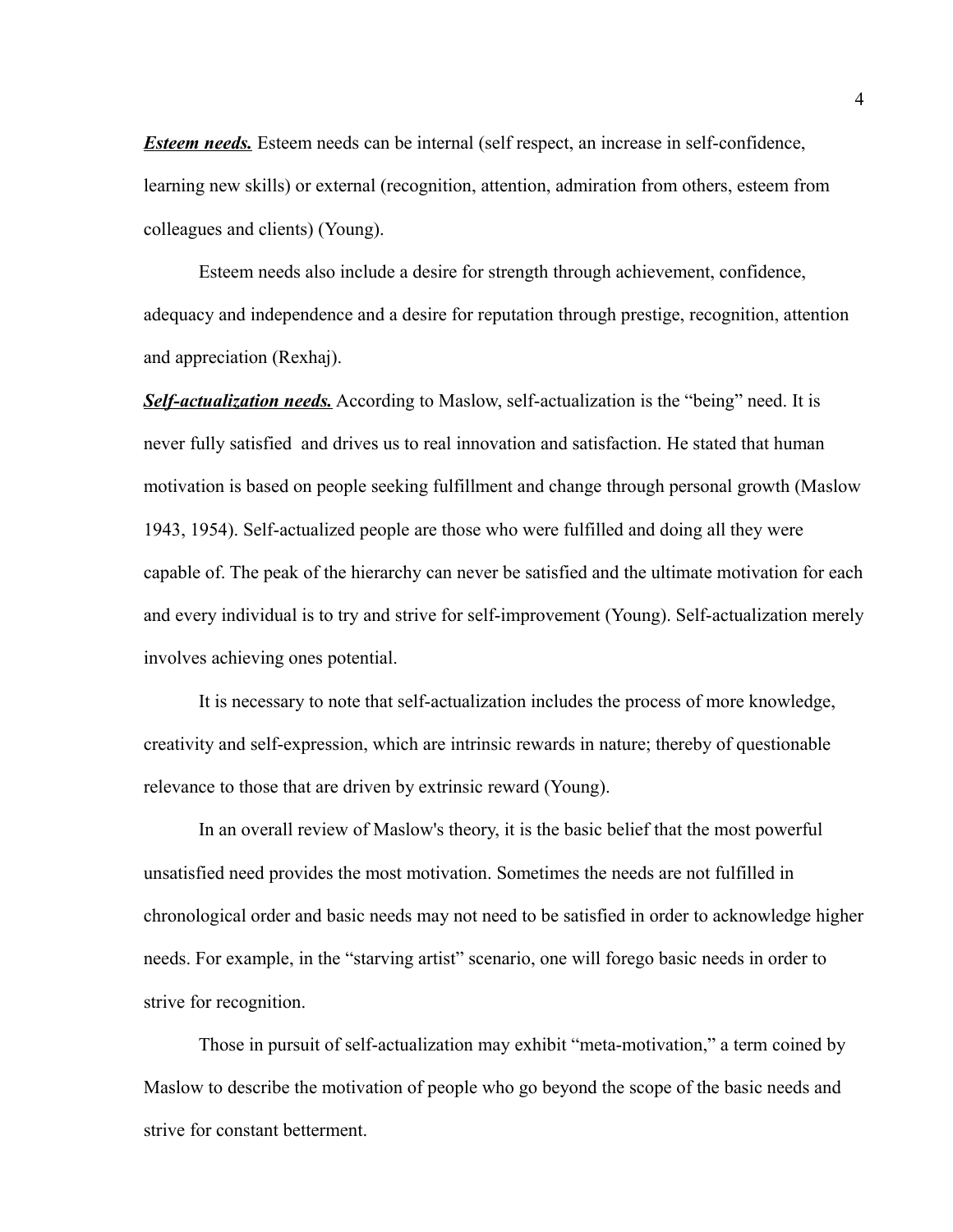It is important to note that self-actualization is a continual process of becoming rather than a perfect state one reaches of a 'happy ever after' (Hoffman).

The growth of self-actualization refers to the need for personal growth and discovery that is present throughout a person's life. For Maslow, a person is always 'becoming' and never remains static in these terms. In self-actualization a person comes to find a meaning to life that is important to them.

Maslow offers the following description of self-actualization:

"It refers to the person's desire for self-fulfillment, namely, to the tendency for him to become actualized in what he is potentially. The specific form that these needs will take will of course vary greatly from person to person. In one individual it may take the form of the desire to be an ideal mother, in another it may be expressed athletically, and in still another it may be expressed in painting pictures or in inventions (Maslow, 1943, p. 382– 383)".

The individual, alone is unable to fulfill all of his or her needs and wishes, however, they find that they can more readily achieve their goals through organizations in a coordination of efforts.

Miriam Webster defines an association as "an organized group of people who have the same interest, job, etc. and an organization as "a company, business, club, etc., that is formed for a particular purpose." This definition implies that associations are also organizations and for the purpose of this thesis the author draws the conclusion that organizational psychology paradigms are applicable to associations when considering topics of member/employee satisfaction and retention.

Larry Seibert, PH.D., of the Center for Association Leadership states that "Needs satisfaction is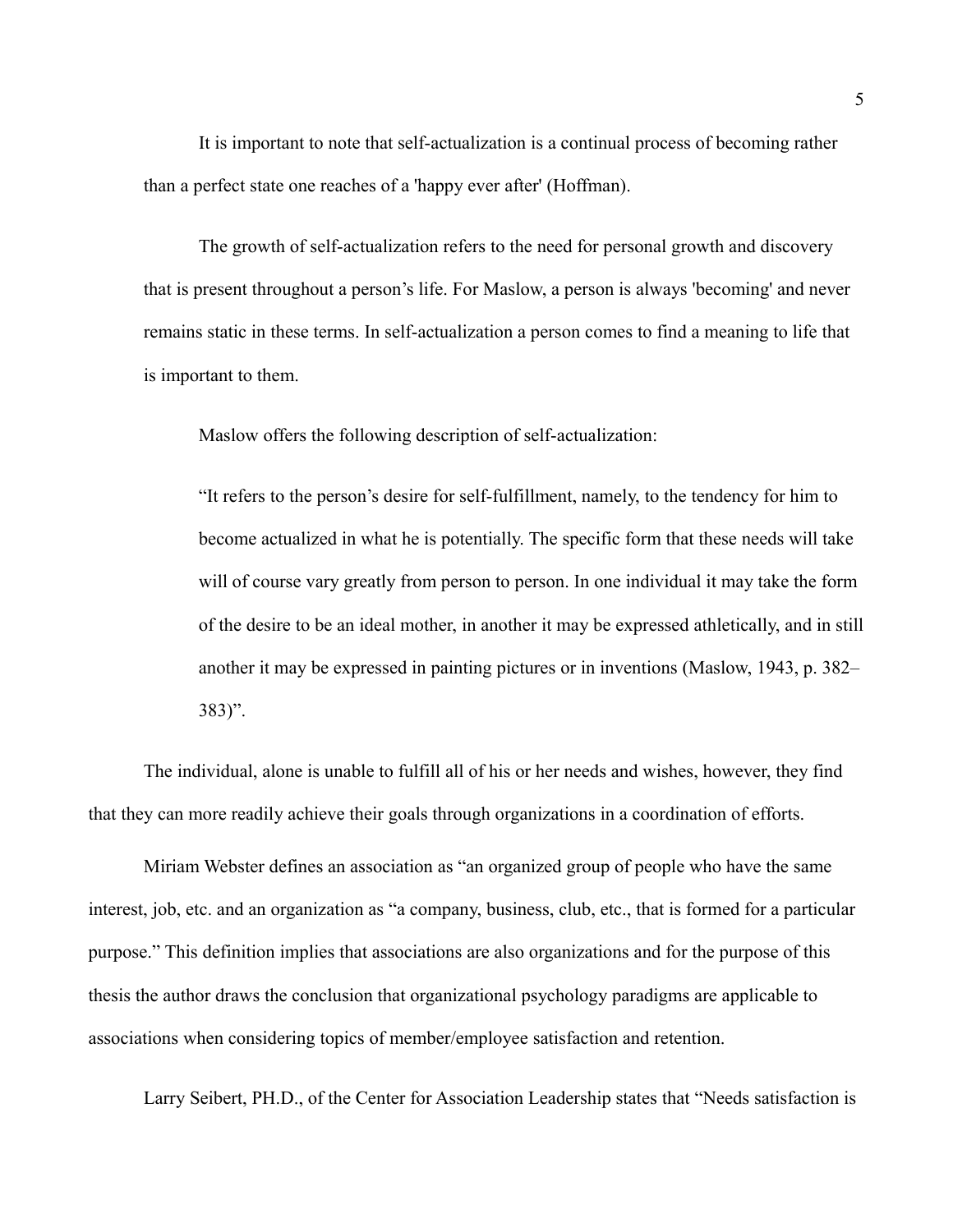the primary motivator for why individuals spend their money and their time to join an association, and to participate in the experiences the association has to offer."

It is generally acknowledged that a leading concern of organizations are to meet member needs while encouraging increased levels of performance. An organization that satisfies Maslow's principles can feature high member satisfaction, excellent retention and cohesive teams. An organization merely has to provide the opportunity to fulfill such needs by offering appropriate work and its structure encourages its members to reach their full potential. While loose organization sometimes fails to acknowledge employee achievements, a successful organization will meet its members' needs while encouraging increased levels of performance (Marckgraf).

According to their website, "Professional Photographers of America (PPA) is the world's largest non-profit photography association organized for professional photographers, by professional photographers … mission is to create a vibrant community of successful professional photographers by providing education, resources and industry standards of excellence."

The task becomes, then, to determine the needs of the individual within the larger group and how that group may offer opportunities for needs fulfillment. To apply Maslow's concepts effectively, an organization has to specifically support fulfillment of the high-level needs.

- 1 allow social interactions forms the basis of belonging
- 2 acknowledges accomplishments to engender self-esteem
- 3 provide opportunities for employees to fulfill potential (Marckgraf).

## AN OVERVIEW OF PPA PHOTOGRAPHIC COMPETITION

Since [1](#page-6-0)906, the PPA<sup>1</sup> has held some type of image exhibit, first as a photographic salon of twenty five

<span id="page-6-0"></span><sup>1</sup> Originally, the Photographic Association of America (PAA), renamed the Professional Photographers of America (PPA) in 1958;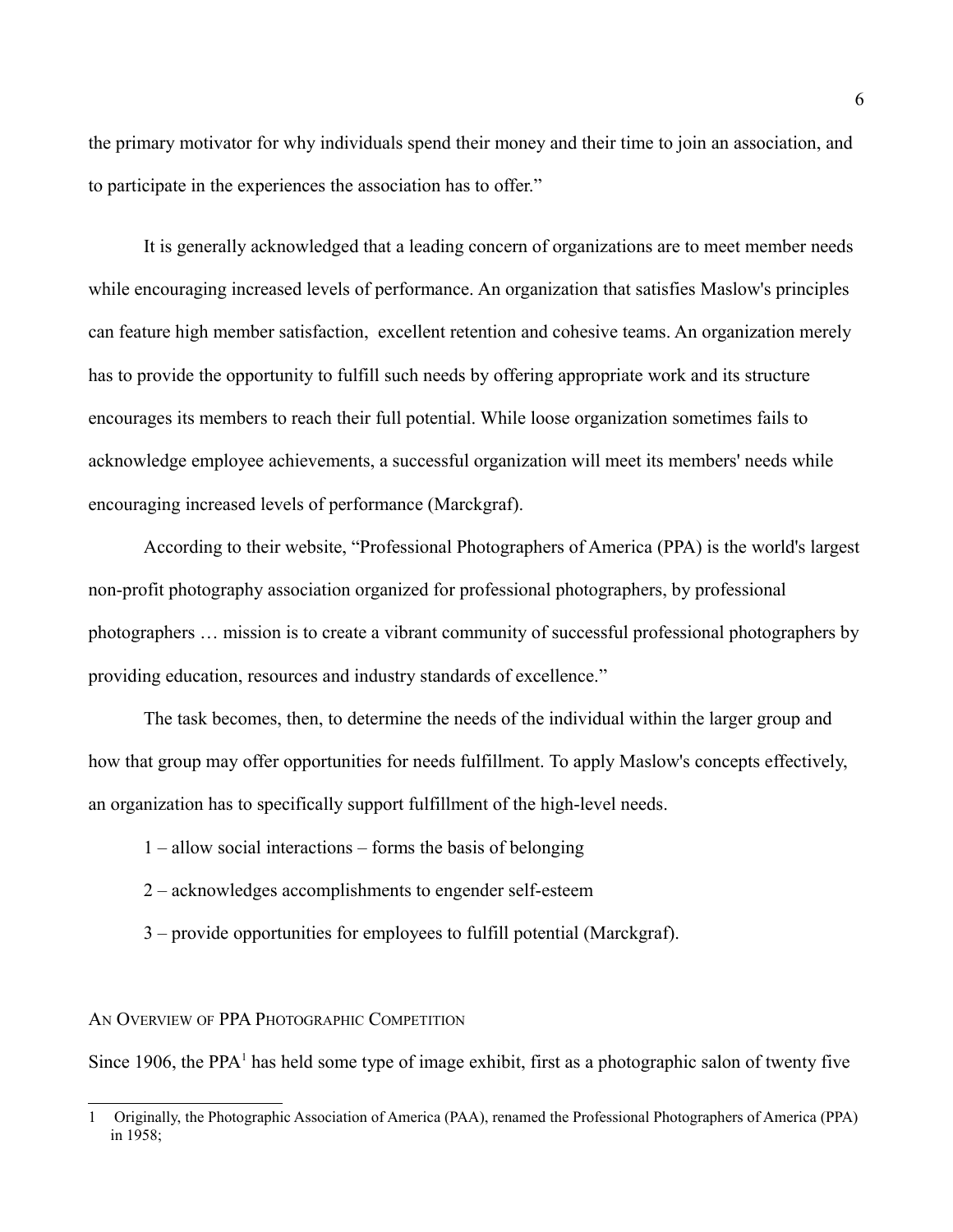images at the annual convention to what is now the general and loan collections exhibited at Imaging USA. Images are chosen for the general and loan collections through PPA's photographic competitions. PPA photographic competition falls within the parameters of member benefits, specifically as a component of the professional development subset, within the merit and degree program. As described its video "The History of the PPA" The PPA instituted the Merit and Degree program in 1937 and awarded its first Masters Degree in 1939.

Although other member benefits, degrees and merits are available from the PPA, successful entries into photographic competition are rewarded with exhibition merits (a term which also includes artist exhibition merits) earned through PPA's International Photographic Competition, which assist members in their pursuit of the related Master of Photography and Master Artist Degrees.

There are two levels of competition within the PPA structure which differ slightly in regards to extrinsic rewards and recognition:

*PPA District Competition.* All PPA members are eligible to participate in PPA District competitions, held annually. There are five districts and the member's address on file with the PPA indicates their primary district where they may compete for scores, seals and awards. Additionally, they may participate in any of the remaining four districts at their discretion, for scores, only (and critiques, if purchased).

*PPA International Photographic Competition (IPC).* All PPA members are eligible to participate in IPC, held annually. They may enter one or both of the two competitions (Open Photographic or Artist), with a maximum of four entries in each competition.

THE EXTRINSIC MOTIVATORS OF PPA PHOTOGRAPHIC COMPETITION

*Scores.* Entries into the PPA District Photographic Competitions are scored on a scale of 65-100. The scoring scale is subdivided into Below exhibition Standards (65-69), Average (70-74), Above Average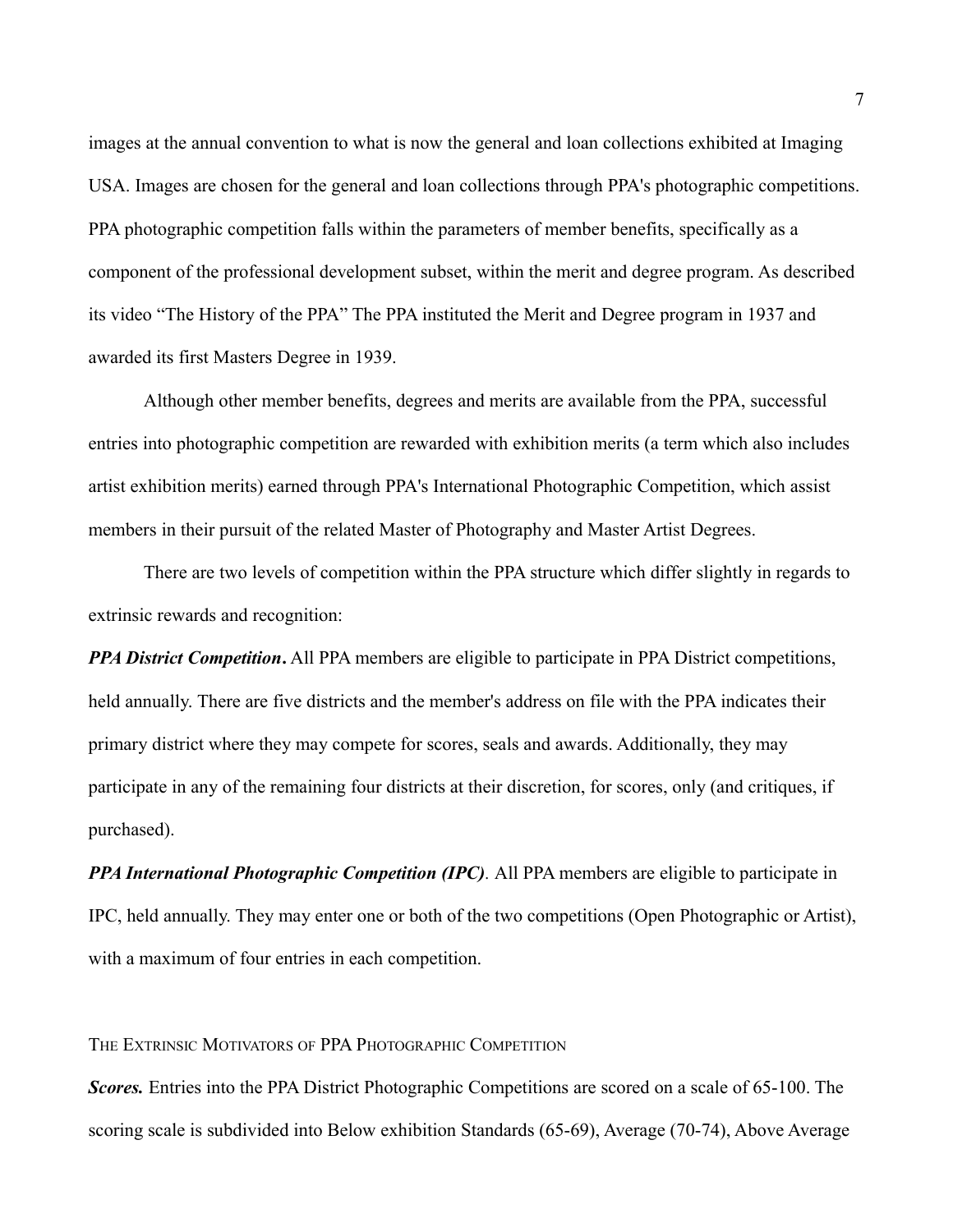(75-79), Deserving of a Merit (80-84), Excellent (85-89), Superior (90-94) and Exceptional (95-100). By the nature of the titles of the scoring subdivisions, the competitor can draw preliminary conclusions as to the quality of their entry.

IPC … "entries will not be given a numerical score. The judging will be done by a majority vote on an "in" or "out" basis. If accepted, the entry will be judged for the Loan Collection and Showcase Book. (PEC 70)."

*Critiques.* Recorded critiques are available for purchase at both levels of competition. Critiques are recorded by PPA Affiliated Jurors that participated in the photographic competition in which the entry was presented.

*Seals.* Seals are awarded at the PPA District Photographic Competition level only, and indicate that an image received a score of 80 or above and may move directly to the IPC Loan judging component, bypassing the Merit judging.

*Merits, Showcase and Loans.* PPA International Photographic Competition entries are evaluated under a system of "no merit," "merit" or "loan," as determined by a panel of judges, and "showcase/general book," as determined by individual jurors in a limited capacity. Loan images are eligible for Grand Imaging Awards (GIA) and the resultant top placements within the GIA voting eventually progress to the highest level of competition; the *World Photographic Cup.*

**District Photographic Competition Recognition.** The PPA provides the following awards at each District: 1<sup>st</sup>, 2<sup>nd</sup>, and 3<sup>rd</sup> in each category: General Portrait, Senior Portrait, Children's Portrait, Animal Portrait, Wedding, Illustrative/Commercial, Landscape/Nature, Event Album, Non Event Album, and Artist (PEC 84-85).

*International Photographic Competition Recognition. "International Photographic Competition* Diamond level photographers will earn the distinction of Photographer of the year. Bronze, Silver, Gold and Platinum level photographers will be designated as medalist, and will be awarded a pin. (PEC 66)."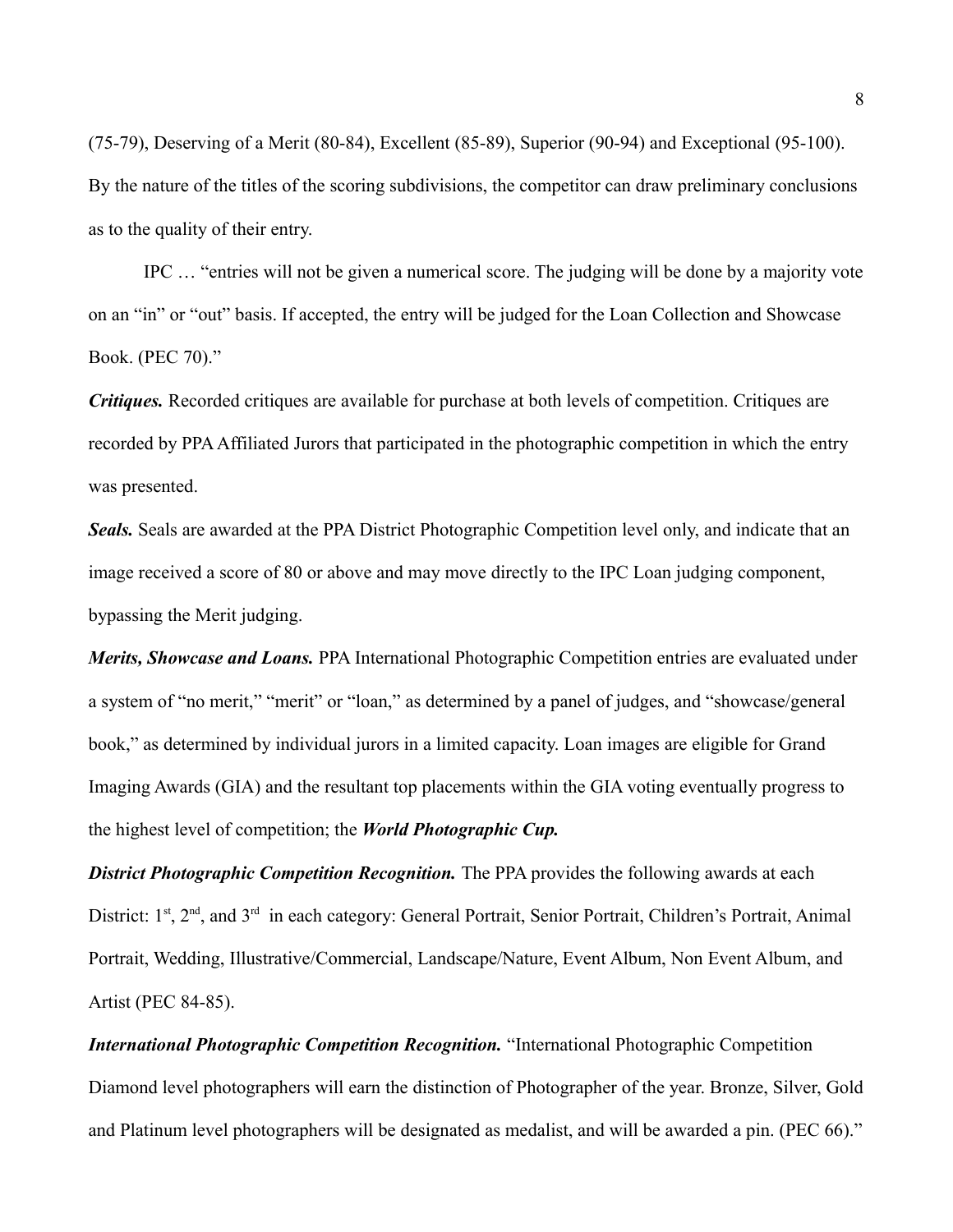*Imaging IUSA Exhibit.* "At the discretion of PEC, all the accepted entries in the General and Loan Collection are on display at that year's International Convention with the exception of the Albums. (PEC 71)."

*Master of Photography/Master Artist Degrees.* Continued successful participation in PPA photographic competition earn exhibition merits, which are applied towards the requirements of PPA's Master of Photography and Master Artist degrees.

*Imaging Excellence Award/Bars.* "The Imaging Excellence Award is an award that is to be hung on a Master's ribbon, and is to be awarded when a Master has had 13 entries accepted in the PPA Loan Collection in any expertise (PEC 84)." Imaging Excellence bars are awarded for each successive set of 13 additional entries accepted in the Loan Collection.

*Merit Bars.* Continued participation in PPA activities the reward the member with merits. Those merits accumulate in quantities of 25 or 50 and are recognized with the appropriate merit bars for inclusion on PPA degree ribbons.

*Elite/Elite Plus status.* Continued successful photographic competition participation after the issuance of PPA credentials and degrees translates into an annual status of Elite or Elite Plus, depending on the quantity and type of achievement.

*ASP Elite & ASP Medallions.* The American Society of Photographers utilizes the entries into PPA's International Photographic Competition to determine their own member awards on both the District and International Level with the awarding of the ASP Elite Award (District) and the ASP Bronze, Silver and Gold Medallions on the IPC level.

*Grand Imaging Awards.* Further evaluations of IPC entries occur with the selection of the Grand Imaging Award (GIA) finalists, determined by all jurors in a majority vote. The top ten entries in each category serve as finalists and the top three entries in each category are announced at Imaging USA as GIA winners.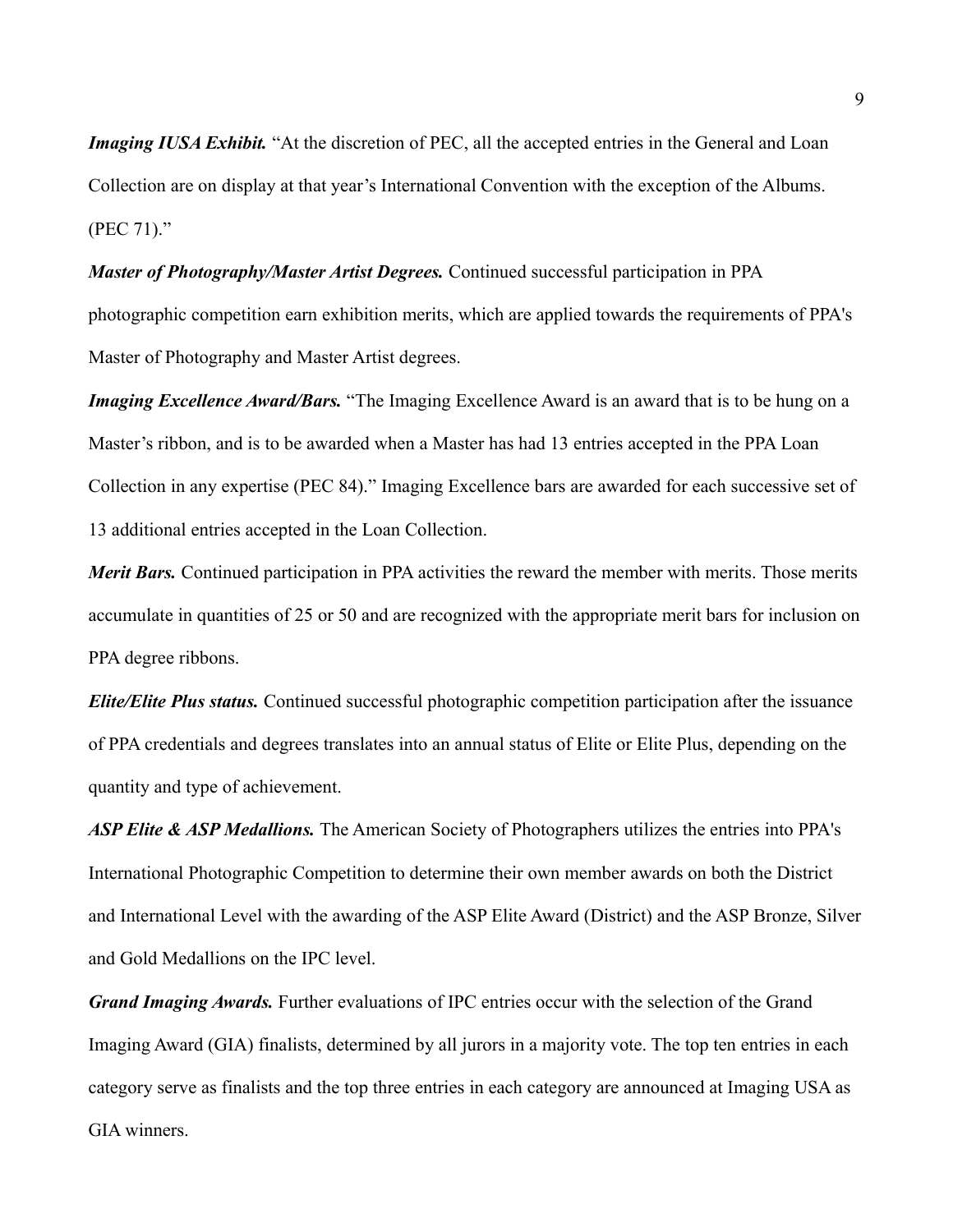*World Photographic Cup.* The World Photographic Cup was introduced to the PPA membership at the end of 2013 and was first held in 2014. It is a world-wide photographic competition between teams from participating countries. The top three images in each GIA category comprise the entries of the United States team. Gold, Silver and Bronze medals are awarded to the makers of the top images in six categories and specific point valuations are given to the team whenever one of their members is awarded a medal. The team with the highest score is pronounced the winner of the World Cup. The United States was named the World Cup winner in both 2014 and 2015 (Owens 137-138).

## THE INTRINSIC MOTIVATORS OF PHOTOGRAPHIC COMPETITION

The personal, non-tangible reasons, or intrinsic motivations behind photographic competition participation are many. Sometimes the motivation is to repeat an advantageous result already obtained, other times it is to achieve a skill level that remains unmet. A literature review to collect the most common reasons for photographic competition participation was performed and resulted in the following collection of comments, motivators and reasons:

Foremost in the reasons given is that photographic competition takes the quality of an individual's photography higher; "By assimilating the lessons of print competition into your every day work, you will bring your photography to a higher level (Newell, McNeilly, and Huntsman 43)."

Kalen Henderson describes print competition as "a path that taught me to make images that would not only sell on a regular basis, but would pass the judgment of my peers" (Henderson 38). Jeff Kent reports that photographic competition is for professionals that have "worked diligently to excel at their craft" and Dennis Craft describes it as a "way to determine how your images measure against good, quality photography. It's a way to make yourself better (Kent 92-93)."

Ralph Romaguera Sr. describes photographic competition as a vital part of continuing education and says "I believe that I am a better photographer because I worked to earn my credentials and my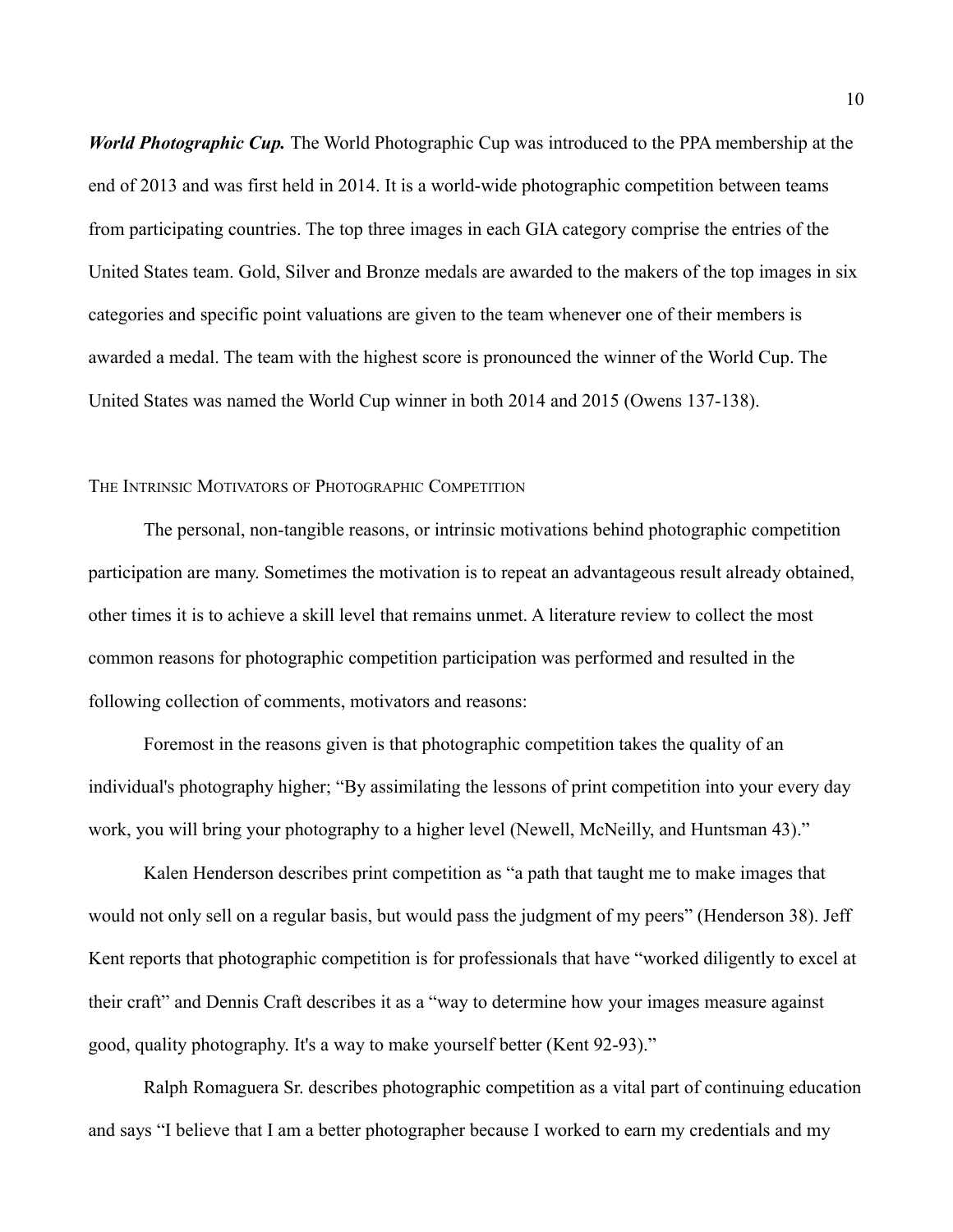clients have received a more professional product as a result. (Romaguera Sr. 103)." He also states that "the best way to improve is to place your work in front of folks that are more seasoned than you and learn from them (Romaguera Sr. 127)." For Tim Walden, it's to exercise skills and accomplish more for clients and for Dan Frievalt it "holds you accountable for pushing yourself and your art" (Owens 120).

DRAWING PARALLELS: MASLOW'S HIERARCHY OF NEEDS AND PHOTOGRAPHIC COMPETITION Why enter photographic competition? According to the Professional Photographers of America "Participating in PPA's photographic competitions gives you the opportunity to:

- Engage with the passionate and supportive photographic competition community
- Improve upon your finest work
- Earn recognition and admiration from your peers
- As a result, improve your business (ppa.com)"

A comparison of these opportunities to Maslow's hierarchy indicates that "engage with the passionate and supportive photographic competition community" may be classified as a love and belonging need, "improve upon your finest work" can simultaneously be classified as both a safety need as well as an exercise in self-actualization, "earn recognition and admiration from your peers" fulfills the individuals esteem needs and "... improve your business" is reflected within the safety category as part of stable employment, but could very well be interpreted as the ability to secure biological and physical needs more readily, thereby satisfying physiological needs.

Through this approach, the reasons given to entice members to participate in photographic competition, line up quite nicely with Maslow's need descriptors. To appeal to the largest number of members, it only makes sense to provide the opportunity for as many individual needs to be met as possible.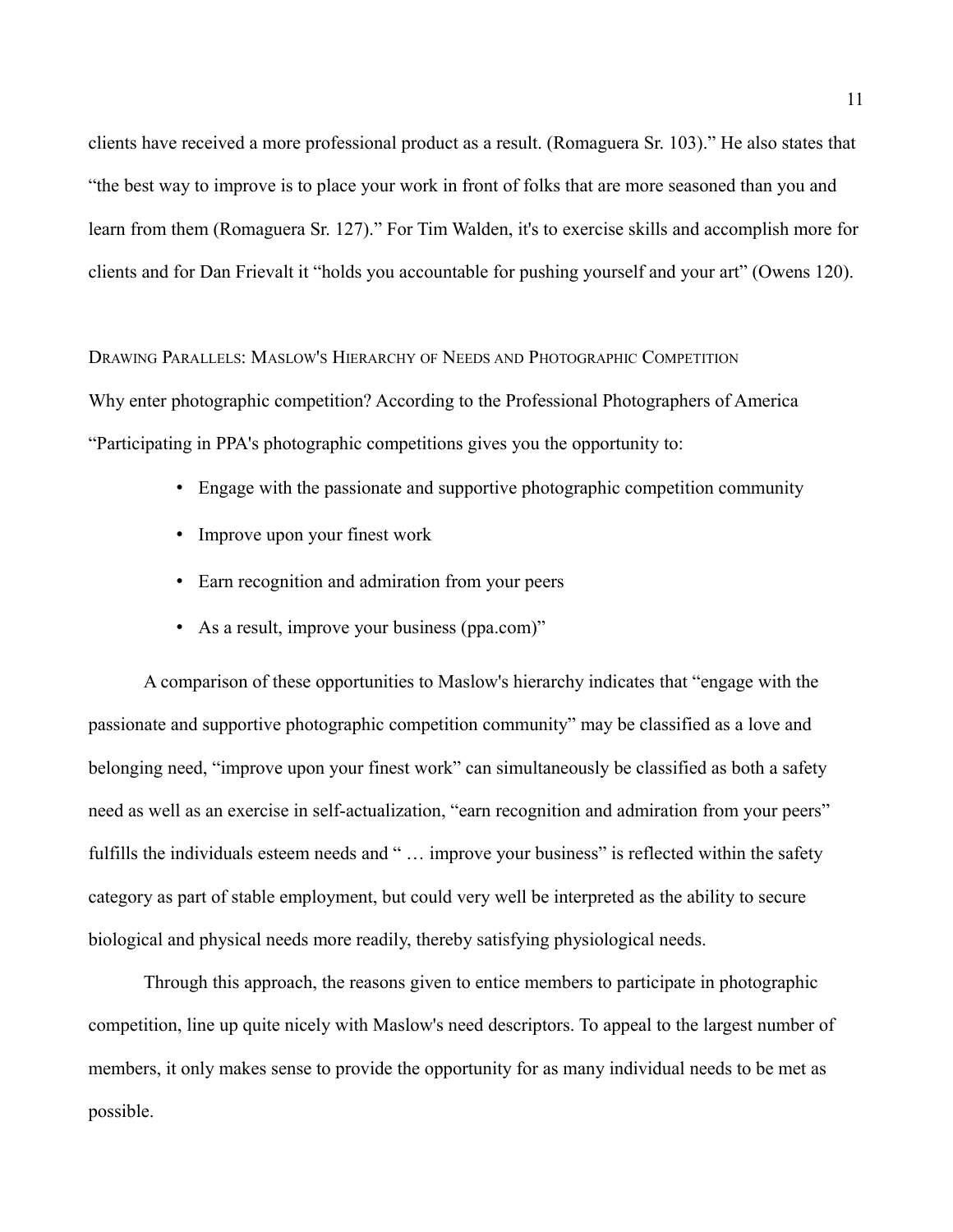*Physiological needs.* As noted in the literature review for the met needs of competitors, some common motivators for entering photographic competition is an increased skill level, resulting in a higher level quality of product available to our photographic clients. Indirectly, this meets the physiological needs of the competitors by providing a stable skill set, which in turn, improves their business and gives them the ability to procure what is needed to meet their physiological needs.

*Safety needs.* Without a comfortable learning environment, learners will never even have a chance to reach the highest level of self-actualization. PPA Photographic Competition meets this need through its utilization of rules via the International Photographic Competition Manual and the Jury Chair Manual, assuring that the process and participants involved with photographic competition support a comfortable learning environment.

Competition judges are required to meet specific prerequisites, obtain education and experience relative and important to the challenges of judging, and undergo specific follow-up training and requirements to be PPA Affiliated Jurors. Both competition levels partially meet an individual's safety needs by providing an organized framework within which to participate. Entrants and entries are governed by rules and the process of competition is held to specific procedures as outlined in PPA's Jury Chair Manual.

*Love and belonging needs.* Social interactions specifically speak to the fulfillment of Maslow's lowest of the higher-level needs, love and belonging. Through the process of photographic competition, the participants align themselves within groups and bond through the experience, whether they be print handlers, volunteers, judges, students or competitors. Further bonding takes place in the virtual communities created by the live-streaming during both the District and IPC events and the IPC-Live centered activities in real-time.

Social interactions are also encouraged through the utilization of PPA's Loop as well as the variety of formal and informal social media groups on Facebook, Google+, and interacting via Twitter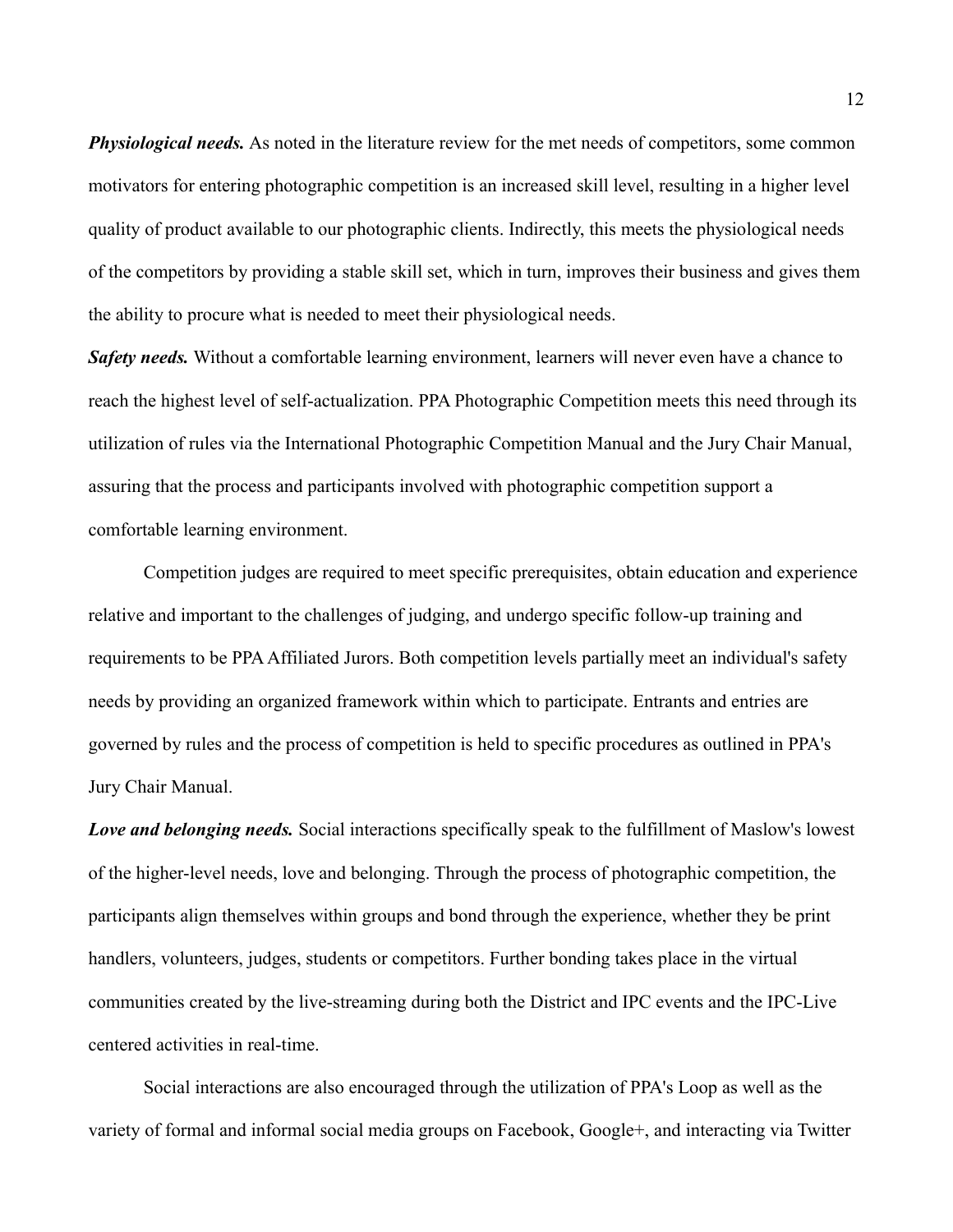and Instagram. Additionally, these communities are given the opportunity to come together at IUSA for further social integration and bonding. These groups may be as competitors, medalists, degree recipients, GIA finalists, GIA award winners and Team USA World Photographic Cup finalists, as well as virtual social groups formed during the actual competitions.

A recent review of social media indicated groups of competitors referring to members of their social groups as "fellow diamond photographers" and "fellow medalists" and several with exceptional success have labeled themselves as "double diamond photographers." Some successful competitors have even utilized screen shots from IPC live stream judging or photographs of their Photographer of the Year medals as profile photos on social media. Photographic Competition has assuredly provided a sense of inclusion among its participants, thereby satisfying the love and belonging needs described by Maslow.

Belonging is also encouraged with the awarding of medallions and pins that indicate various accomplishments. Just by virtue of others having similar level of achievements, we identify with each other as fellow successful competitors.

*Esteem Needs.* Recognition, given correctly, for the right reasons have been identified as one of the most powerful tools a manager has available to motivate employees (Cohen 2006) and recognition programs speak to the esteem level of the Maslow pyramid (Jurgle). The PPA offers the following outputs to meet the esteem needs of the competitor: Merits, Showcase and Loan designations, publication in the Showcase and Loan Collection books, awarding of the Bronze, Silver, Gold, Platinum and Diamond Medalist/Photographer of the Year designations, honoring those recipients at their annual convention, Imaging USA, and providing press release templates to enable self esteem bolstering at the client and colleague level. They not only congratulate you, they provide you the means to allow others to congratulate you, as well.

Higher level achievements are afforded esteem need satisfaction in the form of Grand Imaging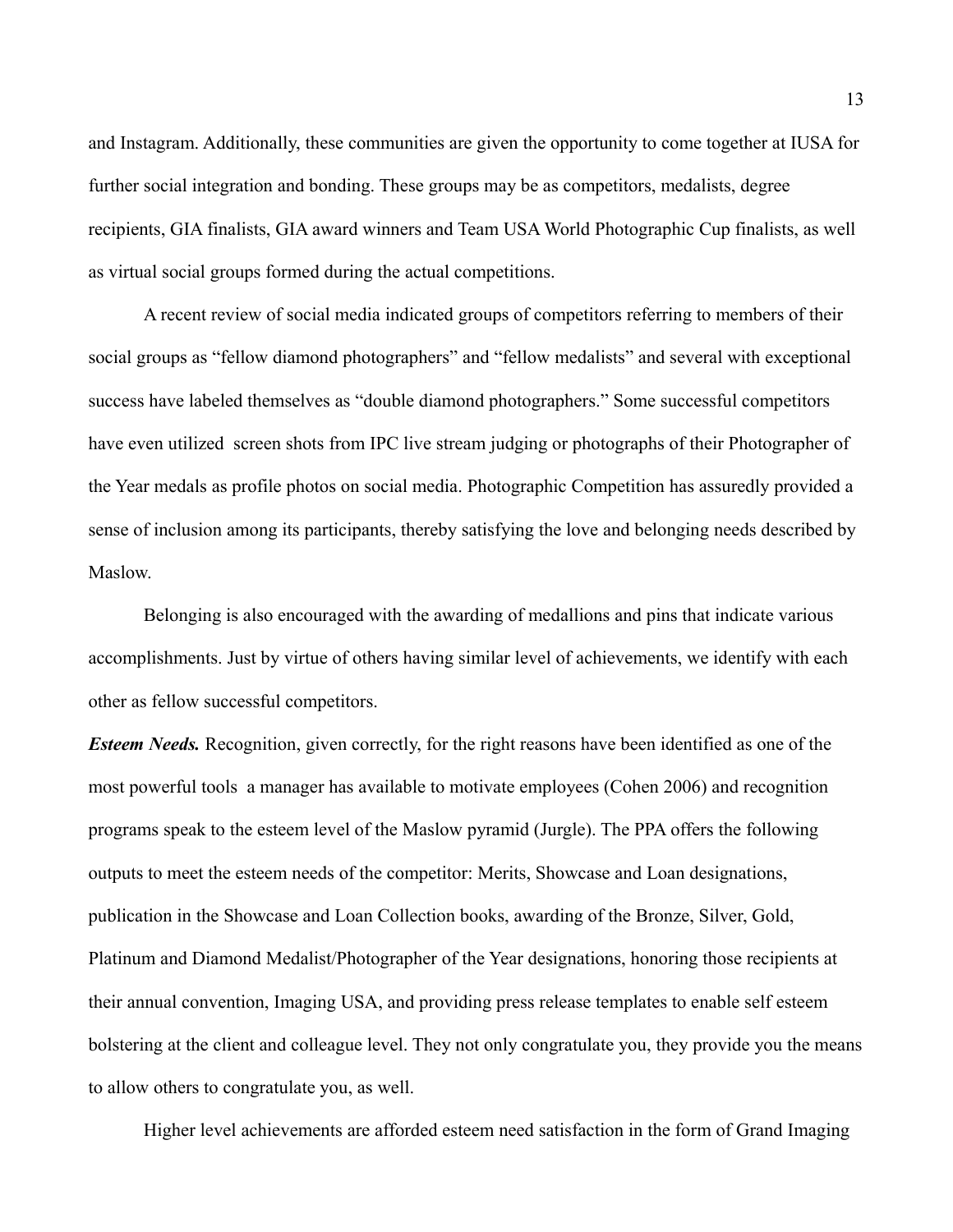Awards and inclusion in the USA World Photographic Cup team. Long-term accomplishments are recognized in the form of the Master of Photography and Master Artist Degrees and the Imaging Excellence Medallion and bars. Continued photographic competition participation success is also recognized through the Elite and Elite Plus designations as well as merit and photo merit bars. **Self-actualization.** The process involved with PPA photographic competition constantly guides and

leads its competitors through the process of improvement and education. As noted in the literature review of reasons for competition is a common thread of "becoming the best photographer I can be," and "challenging myself and my art." The Loan Collection is often referred to as the "Best of the Best" and the American Society of Photography's (ASP) member loan collection is called "The Best of the Best of the Best," an obvious nod to Maslow's level of self-actualization.

Maslow (1962) believed self-actualization could be measured through the concept of peak experiences. This occurs when a person experiences the world totally for what it is, and there are feelings of euphoria, joy and wonder. As self actualization evolves and continues, it only stands to reason that continuing and evolving within photographic competition is a worthy activity/goal that provides these peak experiences.

PPA Photographic Competition not only serves as a benefit for its members, it provides a vehicle for personal growth, discovery and self-actualization.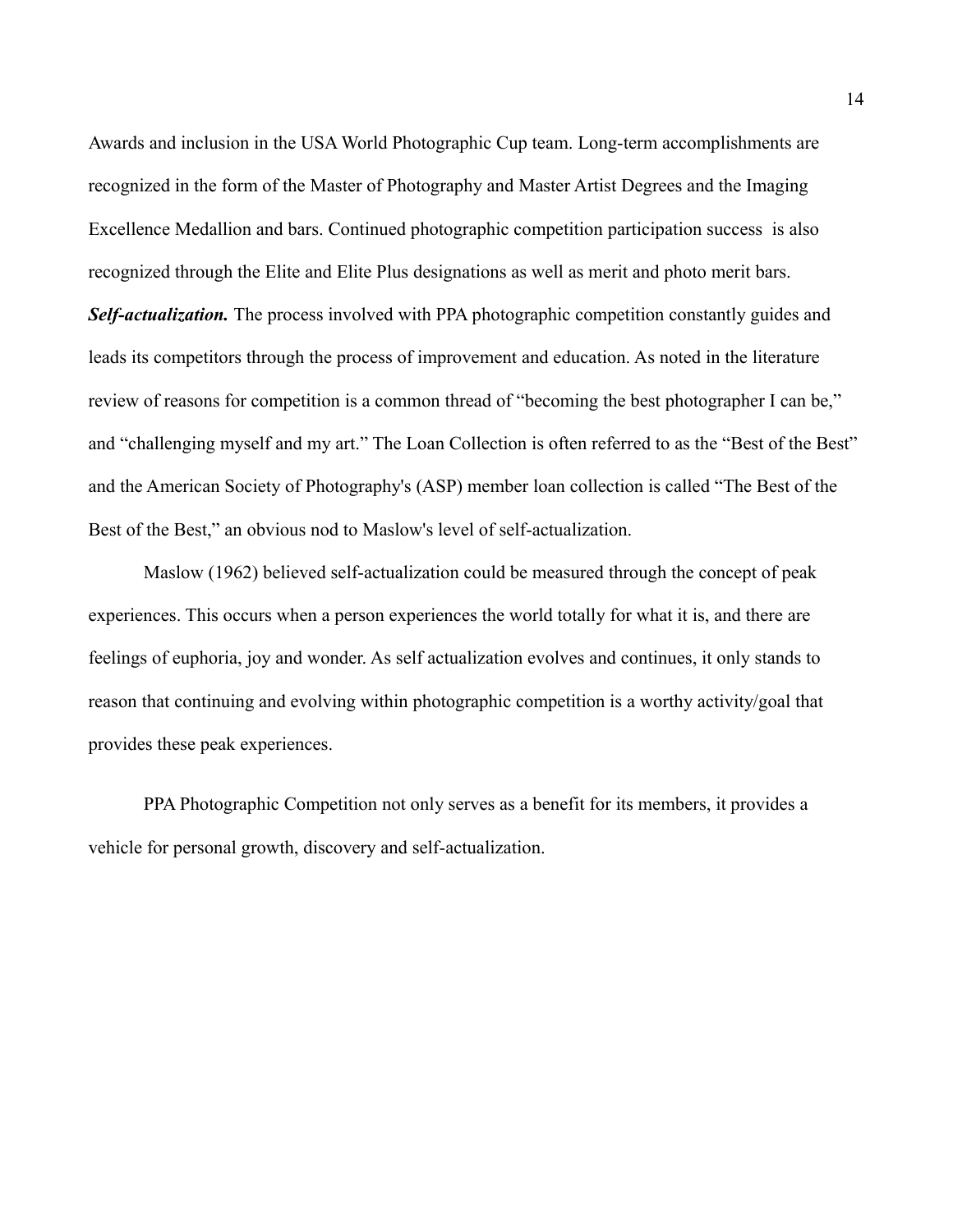## Works Cited

"Association*." Merriam-Webster's Collegiate® Dictionary, Eleventh Edition* Online version. Merriam-*Webster.com.* Web. 21 Sept. 2015.

- Cohen, Geoffrey L., and Julio Garcia. "Identity, Belonging, and Achievement." Department of Psychology, University of Colorado, 2006. Web. 21 Sept. 2015.
- Henderson, Kalen. "Starting over: Merit worthy." *Professional Photographer* 139.2399 (2012): 38. Print.

Hoffman, Edward. *The Right to Be Human: A Biography of Abraham Maslow*. New York: McGraw-Hill, 1999. Print.

- "International Photographic Competition| PPA." *PPA | Professional Photographers of America*. N.p., n.d. Web. 21 Sept. 2015.
- Jurgle, John. "Rewards and Recognition Programs, The Secret to Maintaining High Morale and a Motivated Work Force." *U.S. Fire Administration*. N.p., n.d. Web. 21 Sept. 2015.

Kent, Jeff. "In rarefied air." *Professional Photographer* 139.2407 (2012): 92-102. Print.

Marckgraf, Bert. "How the Theory of Maslow Can Be Applied to Organizational Development | Business & Entrepreneurship - Azcentral.com." *Business & Entrepreneurship - Azcentral.com*. N.p., n.d. Web. 21 Sept. 2015.

Maslow, A. H. "A Theory of Human Motivation." *Psychological Review* 50.4 (1943): 370-96. Print.

Maslow, Abraham H. *Motivation and Personality*. New York: Harper & Row, 1954. Print.

Maslow, Abraham H. *Toward a Psychology of Being*. New York: Van Nostrand, 1962. Print.

Newell, Rich, Randy McNeilly, and David Huntsman. "Improve the quality of your images."